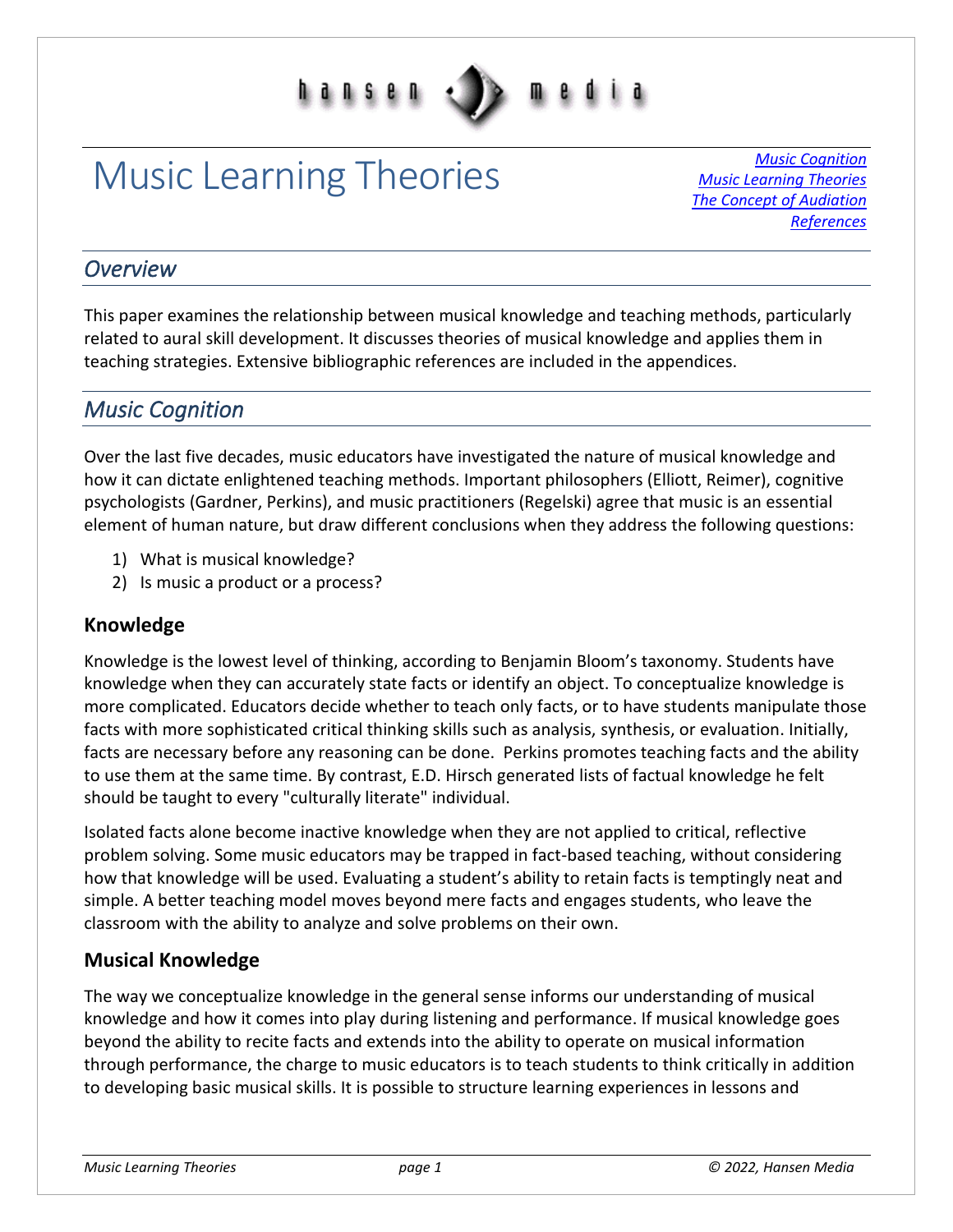

rehearsals through which students identify problems, critically evaluate them, and work together to solve them. If ensemble players are expected to blindly follow the conductor, there is no room for decision-making or independent thought. The problem with skill-based music curricula is that students are expected to acquire large amounts of memorized information but are not challenged to use that information to solve or pose problems. Any curriculum that focuses on performance without the integration of history and theory, or without providing opportunities for the students to pose or to solve problems is limited in its effectiveness. It is a challenge to create a rehearsal environment where students apply knowledge to common problems and solve those problems with analytical and evaluative thinking and action, while preparing for the next concert.

#### **A More Encompassing Philosophy**

David Elliott's praxial philosophy of music education offers a distinction between musical works and musical process in relation to the enlightenment and postmodernism. In Europe, from the middle of the eighteenth century until the rise of postmodernism, a piece of music was conceived as an entity like a visual artwork. Some educators still focus on the product rather than the process. According to Elliott, to look at or listen to music and focus exclusively on its structural or aesthetic qualities, in abstraction from its context of social use and production is contrary to what music making is all about. In the praxial philosophy, music making is central.

#### **Musical Knowledge and Constructivist Theory**

Jerome Bruner proposes a view of constructivist learning theory in which the teacher is aware of the structures students bring to the learning experience and builds on those structures. Embedded in Bruner's theory are the pursuit of excellence and the student's emotional connection to the learning experience. In *Music Matters*, Elliott writes, "*we don't hear music as it is, we hear it as we are."* This places the student at the center of any educational strategy.

It is a common misconception that the nature of music study involves merely learning skills related to performance or the rote memorization of facts about the music. The nature of musical knowledge is complex and includes critical and reflective cognitive processes such as thinking, knowing, and listening far beyond mere facts and skills. The thought processes in which students engage while making music and listening is the central concern in an effective music teaching philosophy and subsequent practice.

#### **Further Sources of Information**

The Music Cognition Group of the Society for Music Theory conducts current research in this field. Some of the topics addressed in the study of music cognition are learning and development, culture and biology, music and language, perception of sound, consonance and dissonance, emotion and meaning, composition and improvisation, melodic organization, listening to music, performing music, melody, scales, harmony, tonality, dissonance, rhythm, and other musical elements. The Music Cognition Resource Center at the Ohio State University site at<https://www.musiccognition.osu.edu/> contains a large repository of information. An annotated bibliography of print resources on music cognition is included among the references at the end of this paper.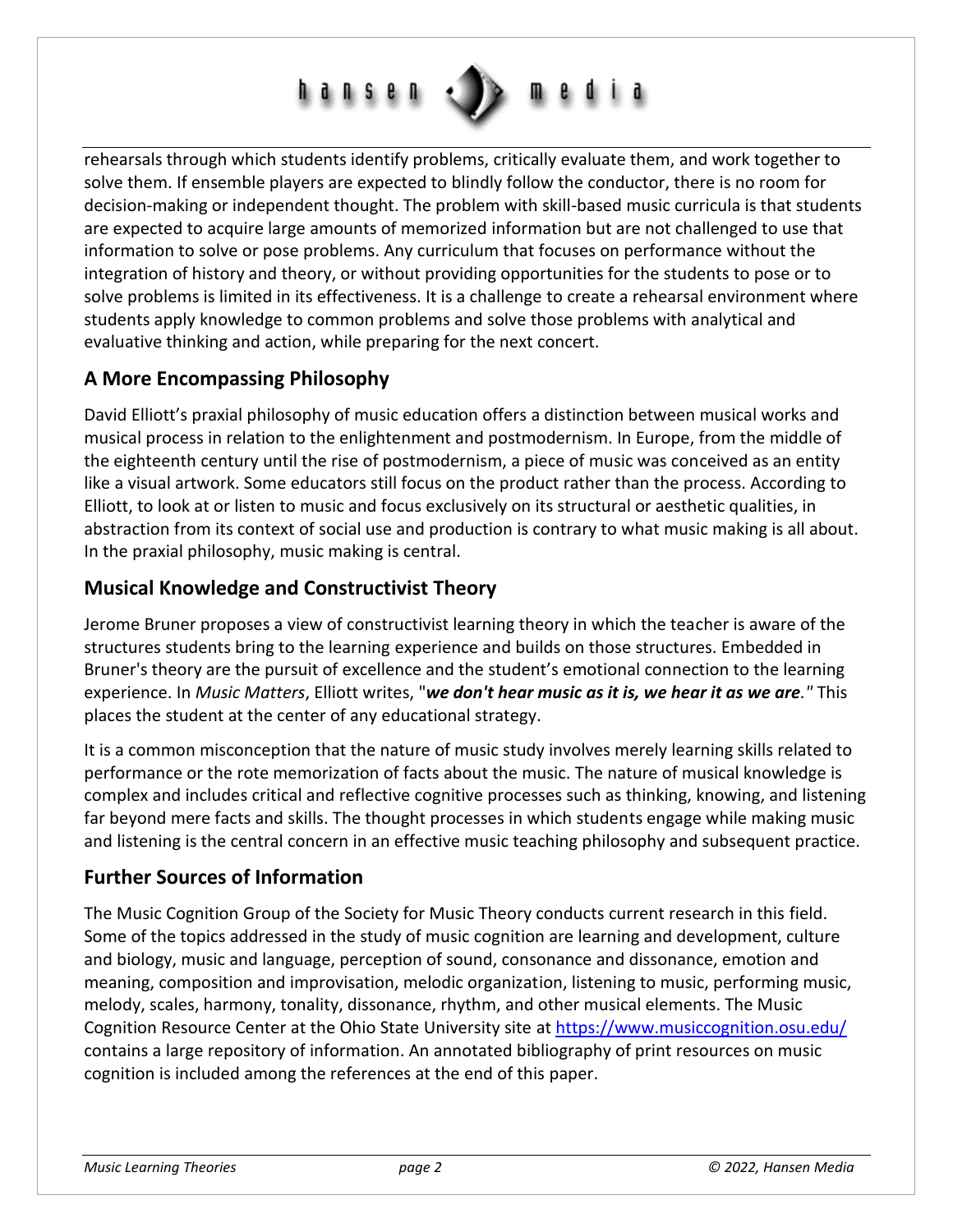# **ansen**

## <span id="page-2-0"></span>*Music Learning Theories*

#### **Constructivist Theories**

Constructivism is a catchword in educational circles which attempts to explain how people learn and the nature of knowledge. As music educators, we do need to think about our work in relation to theories of learning and knowledge. It is not a new concept; the core ideas having been clearly enunciated by John Dewey, among others. There is, however, a new acceptance of these ideas, along with new research in cognitive psychology to support it.

The central idea is that learners construct knowledge for themselves. Each learner individually constructs meaning as they learn. Constructing meaning is learning. There are two major ramifications of this perspective. The first is that we must focus on the learner in thinking about learning, not on the subject matter. The second is that there is no knowledge independent of the meaning attributed to experience, constructed by the learner.

If we accept constructivist theory (as did Dewey, Piaget, Vigotsky and others), we relinquish Platonic and all realistic views of epistemology. There is only the knowledge we construct for ourselves as we learn. Learning is not understanding the true nature of things, but rather a personal and social construction of meaning out of an array of sensations with no order or structure other than the explanations that we fabricate.

The basic premise here is that there is no such entity as a *Ding an sich*, whether or not we can perceive it. Realists still refute Bishop Berkeley, as did Samuel Johnson, by kicking the stone and feeling real pain. Does it make any difference whether we consider knowledge to be about external things, or whether we consider knowledge to be of our own making? As music educators, if our epistemological views dictate our pedagogic views, it makes a significant difference.

As realists, we organize musical information in the most rational way possible and present it to the learner. This view may still engage us in providing the learner with activities, with hands-on learning and ways to manipulate musical objects, however the intention remains to make clear the structure of music independent of the learner. We help the learners understand the music, without asking them to construct it for themselves. Constructivist theory requires that we stop trying to explain the structure of music, and let each student create his or her way of knowing it. If we accept the constructivist position, we must follow a pedagogy that provides learners with the opportunity to interact with sounds and construct their own relationships.

We struggle with the belief that learners will construct meaning that we find acceptable and feel the need to construct meaning for them. We often structure situations that do not allow learners to freely carry out their own mental actions, ones that guide them to our ideas about the meaning of experience. It is this tension between our desire as teachers to teach the truth (our personal version of reality), and our desire to let learners construct their own world which requires us to think seriously about epistemology and pedagogy.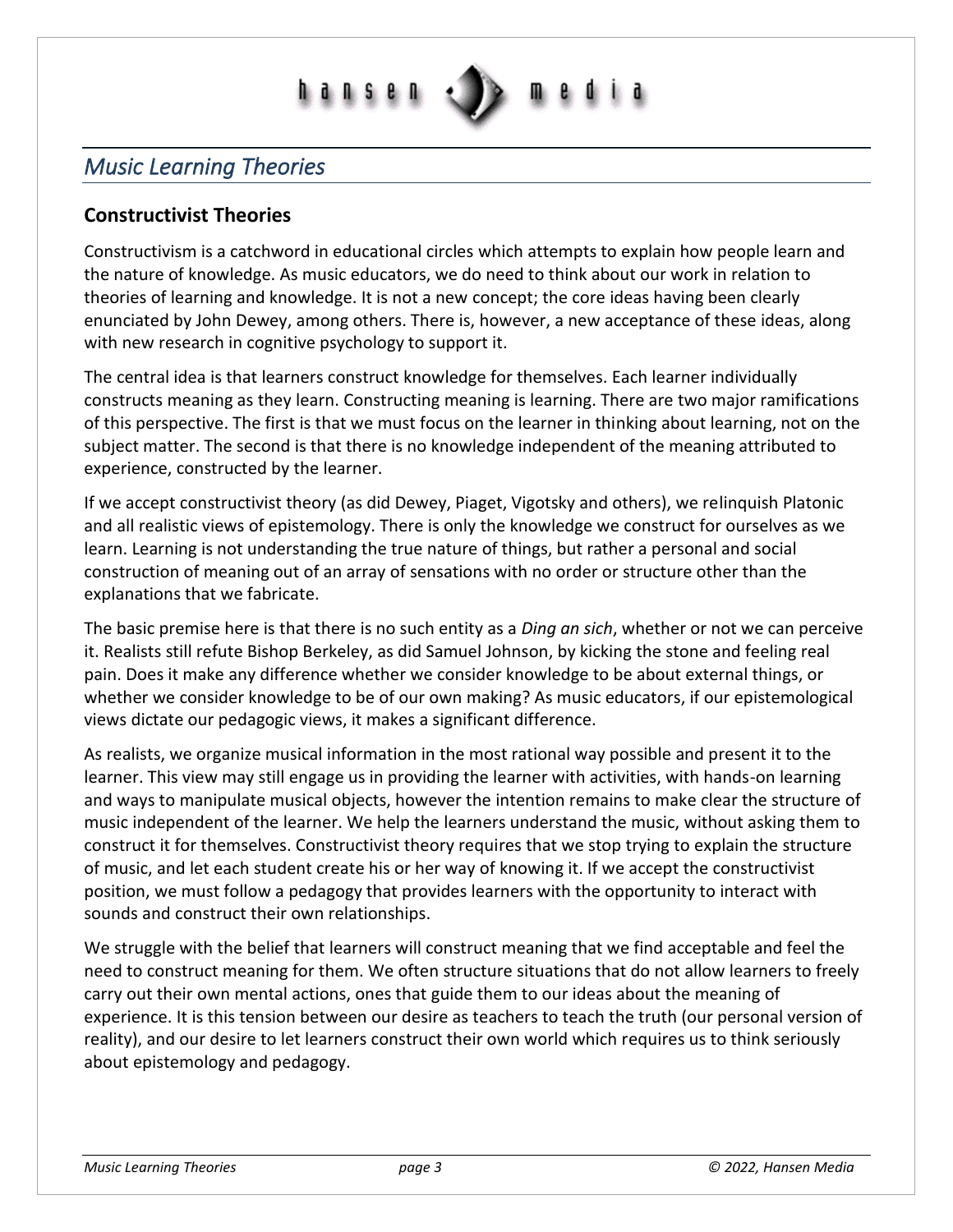

#### **Constructivist Learning**

Here are some principles of constructivist thinking to keep in mind when we consider our role as educators,

- 1) Learning is a process in which the learner uses sensory input and constructs meaning out of it. It is not the passive acceptance of knowledge which exists externally but involves engaging with the world. (Dewey called this active learning).
- 2) People learn to learn as they learn: learning consists both of constructing meaning and constructing systems of meaning. Each meaning we construct makes us better able to give meaning to other sensations which can fit a similar pattern.
- 3) The crucial action of constructing meaning happens in the mind. Physical actions may be necessary for learning but are not sufficient; we need to provide activities which engage the mind as well as the body. (Dewey called this reflective activity).
- 4) Learning involves language: the language we use influences learning. Researchers have noted that people talk to themselves as they learn, and that language and learning are inextricably intertwined.
- 5) Learning is a social activity: our learning is intimately associated with our connection with other human beings, our teachers, our peers, and everyone else. Much of traditional education, as Dewey pointed out, is directed towards isolating the learner from all social interaction, and towards seeing education as a one-on-one relationship between the learner and the objective material to be learned. In contrast, progressive education (according to Dewey) recognizes the social aspect of learning and uses conversation, interaction with others, and the application of knowledge as an integral aspect of learning.
- 6) Learning is contextual: we do not learn isolated facts and theories in some abstract mind space separate from our lives: we learn in relationship to what we know and what we believe. On reflection, it becomes clear that this point is actually a corollary of the idea that learning is active and social. We cannot divorce our learning from our lives.
- 7) We need knowledge to learn: it is impossible to assimilate new knowledge without having some structure developed from previous knowledge to build on. The more we know, the more we can learn. Successful teaching is connected to the state of the learner, providing a path to new information based on each learner's previous knowledge.
- 8) It takes time to learn: learning is not instantaneous. For significant learning we need to revisit ideas, ponder them, try them out, play with them and use them.
- 9) Motivation is a key component in learning. It includes an understanding of ways in which the knowledge can be used, and therefore has value.

A key point for music educators is that physical involvement is highly desirable for learners in most situations, but it alone is not sufficient. All hands-on activities must also be minds-on. They should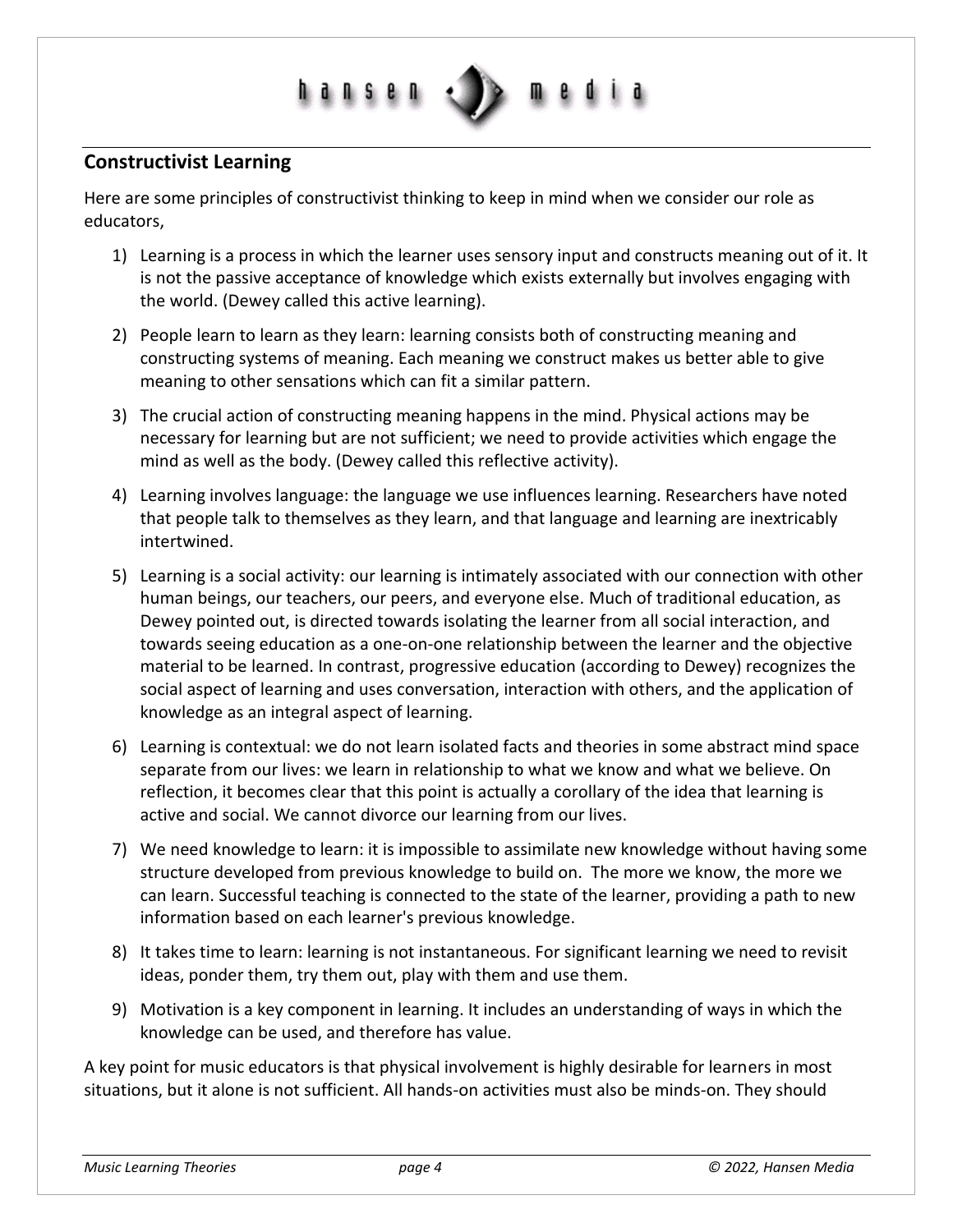

provide something to think about as well as something to do. These influential principles of constructivism can effectively be applied to music learning. The principles appeal to an enlightened view of learning and knowledge, but they may conflict with traditional pedagogical practices. We need to reflect on our methods in order to apply these ideas to our work.

# <span id="page-4-0"></span>*The Concept of Audiation*

Edwin E. Gordon (1927-2015), an American music educator, developed a sequence for music instruction in the 1970s, culminating in the formulation of his music learning theory. He coined the term "audiation" to refer to the goal of music instruction: inner hearing (hearing music in the mind with understanding when no sound is present). His music learning theory is an explanation of how we learn when we learn music. Similar to the classic European pedagogies, Gordon supports the soundbefore-symbol approach to music instruction. As in the development of language, learners listen to tonal and rhythm patterns, imitate them, and then read and write them. Audiation occurs when learners have had ample listening experiences, so that they can see a notated rhythm or melody and make musical sense of it, "hearing" it even if it is not sounded aloud.

Gordon's theory of music learning suggests a hierarchy of musical skill-building that begins with aural perception and discriminative listening, progresses through the development of music reading and writing, improvisation, and culminates in a theoretical understanding of music.

Audiation is not the same as aural perception, which occurs simultaneously with the reception of sound through the ears. It is a cognitive process by which the brain gives meaning to musical sounds. Audiation is the musical equivalent of thinking in language. When we listen to someone speak, we must retain in memory their vocal sounds long enough to recognize and give meaning to the words the sounds represent. Likewise, when listening to music we are at any given moment organizing in audiation sounds that were recently heard. We also predict, based on our familiarity with the tonal and rhythmic conventions of the music being heard, what will come next. Audiation, then, is a multistage process.

Although musicians audiate all aspects of musical sound, including timbre, volume, and style, music learning theory is concerned specifically with the tonal and rhythm dimensions of music. Teaching methods are designed to help students develop their ability to audiate tonal content and rhythm content.

Through development of audiation students learn to understand music. Understanding is the foundation of music appreciation, the ultimate goal of music teaching.

#### **Types and Stages of Audiation**

The types of audiation are not hierarchical. Some of the types, however, serve as readiness for others.

Type 1 - Listening to familiar or unfamiliar music

Type 2 - Reading familiar or unfamiliar music

Type 3- Writing familiar or unfamiliar music from dictation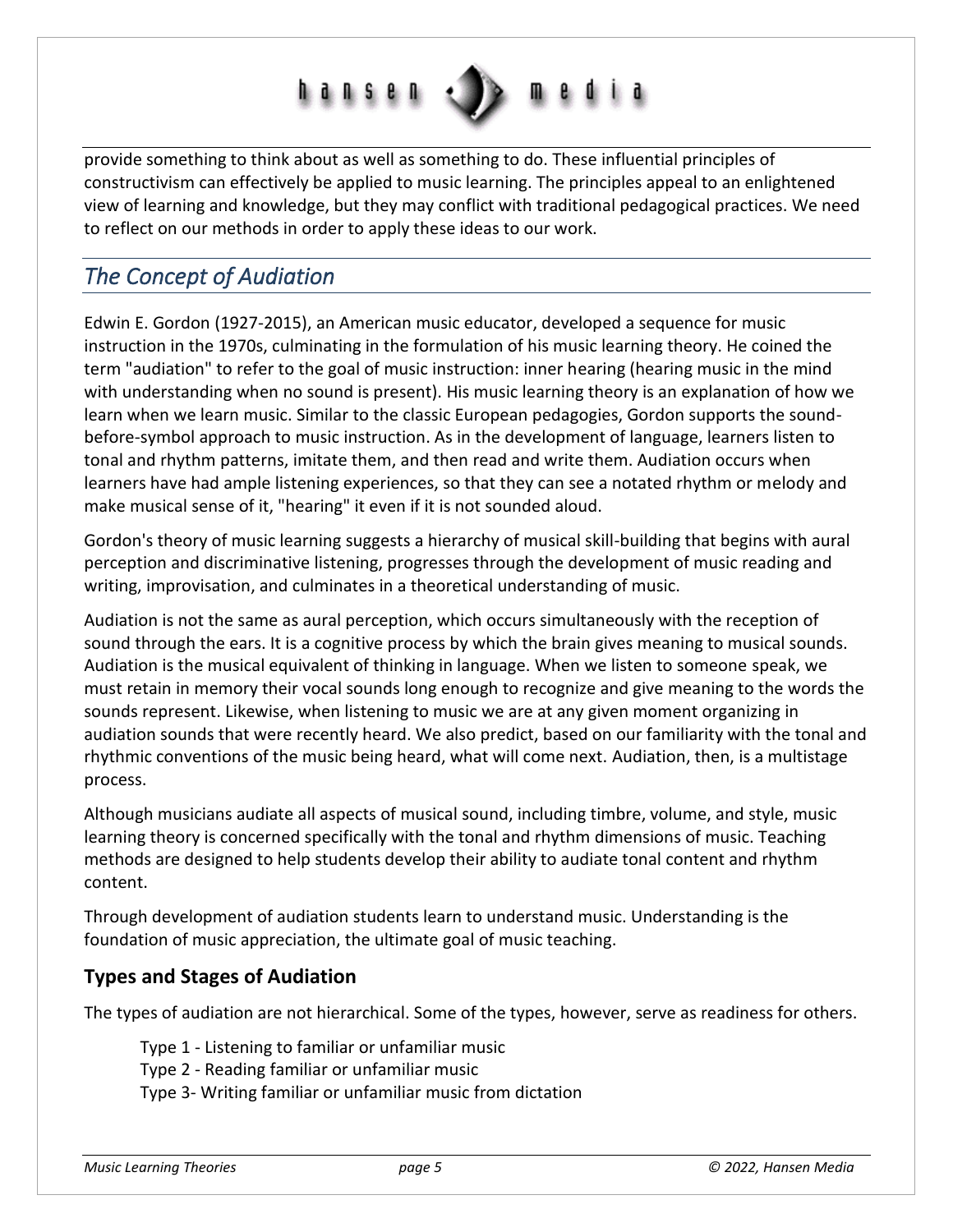Type 4 - Recalling and performing familiar music from memory

Type 5 - Recalling and writing familiar music from memory

hansen

Type 6 - Creating and improvising unfamiliar music

Type 7 - Creating and improvising unfamiliar music while reading

Type 8 - Creating and improvising unfamiliar music while writing

As theorized, the six stages of audiation are hierarchical--one stage serves as a readiness for the next. The table below outlines the stages of audiation as they occur in Type 1 of audiation (listening to familiar and unfamiliar tonal patterns and rhythm patterns in familiar and unfamiliar music).

Stage 1 - Momentary retention

- Stage 2- Initiating and audiating tonal patterns and rhythm patterns, recognizing tonal/rhythmic features
- Stage 3 Establishing objective or subjective tonality and meter
- Stage 4- Consciously retaining in audiation tonal patterns and rhythm patterns that we have organized

Stage 5 - Consciously recalling patterns organized and audiated in other pieces of music Stage 6- Conscious prediction of patterns

Gordon's music learning theory is outlined below, paraphrasing his own language.

#### **Tonal Elements**

Tonal learning is facilitated by development of a sense of tonality and a vocabulary of tonal patterns. The tonal patterns used in learning sequence activities are organized according to tonality classification (major, minor, dorian, and so on) and tonal pattern function (tonic, dominant, subdominant, and so on). Of the many tonal solfege systems available, the one best suited for developing audiation is the "*moveable do*" system.

#### **Rhythmic Elements**

Rhythm has three elements. They are macrobeats, microbeats, and melodic rhythm. All three of those elements must be audiated at the same time in order to establish rhythm syntax.

#### **Skill Learning Sequence**

There are two main categories of levels of skill learning sequence: discrimination learning and inference learning. Discrimination learning is rote learning. It takes place when students are conscious of, though they may not fully understand, what they are being taught. For example, they may be taught that two familiar tonal patterns are the same or different. A student is conscious of what they are learning because they are being taught by someone else. Inference learning is conceptual learning. It takes place when a student is unconscious of what they are learning because they are teaching themselves.

Discrimination learning is of initial primary concern to a teacher because students cannot learn to make inferences unless they have learned how to make and have made discriminations.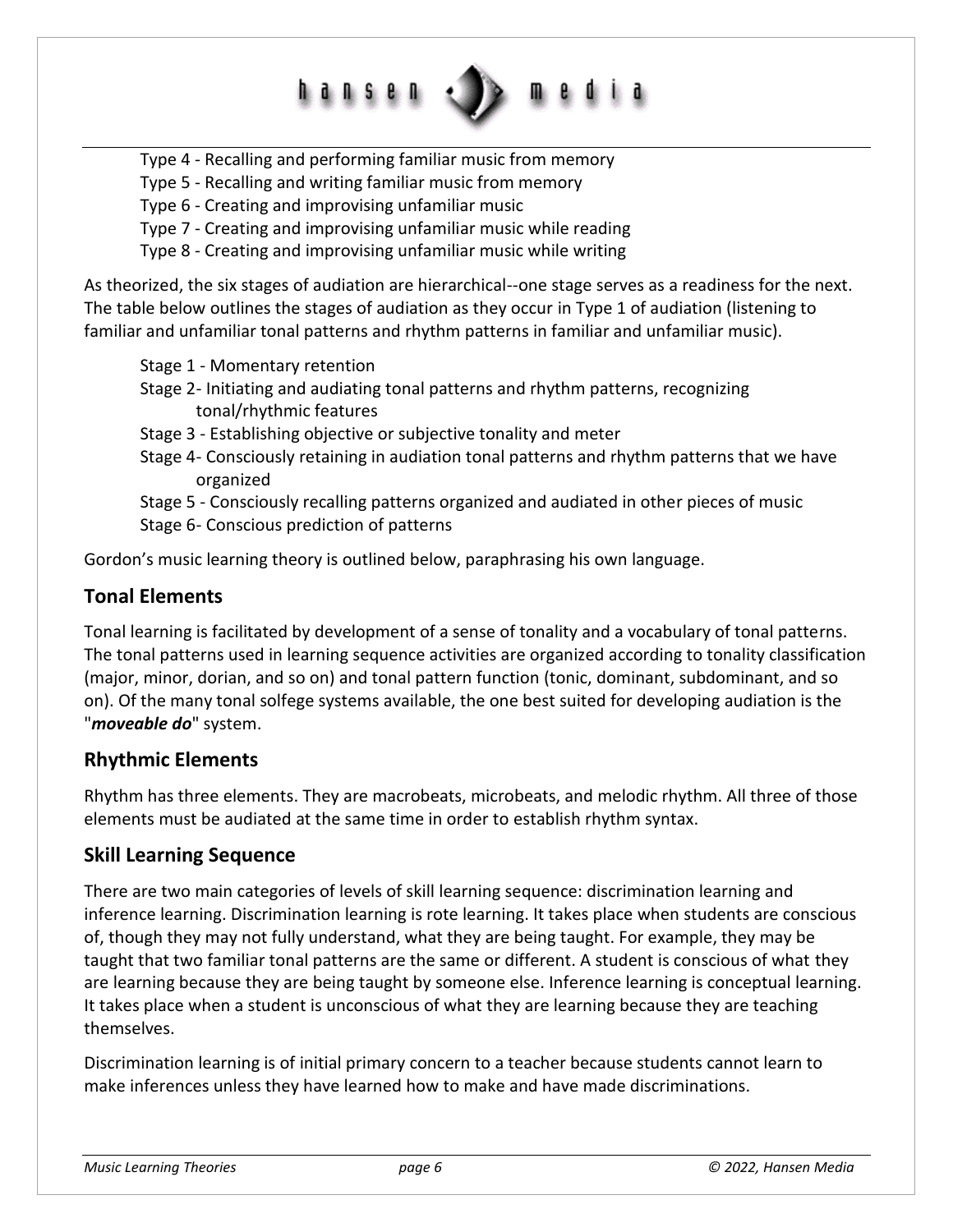# **d n s e n**

#### **Discrimination Learning**

In order for students to understand music, they must build a vocabulary of tonal and rhythm patterns, comparable to a vocabulary of words in language. Most discrimination learning consists of students echoing tonal or rhythm patterns sung or chanted by the teacher. The format is call and response, and students may perform as a group or in solo.

**Aural/Oral**. Aural/oral is the most basic level of skill learning sequence, the foundation upon which all higher-level skills are built. Listening is the aural part, while performing, usually singing, is the oral part. Optimum musical development occurs when the two are combined in a continuous loop so that they interact with and reinforce each other.

**Verbal Association**. At this level, students associate vocabulary names and proper names with the patterns, functions, tonalities, and meters they learned at the aural/oral level. The tonal and rhythm patterns taught at the aural/oral level are learned with appropriate tonal solfege syllables or rhythm solfege syllables. Verbal association facilitates discrimination between patterns.

**Partial Synthesis**. At the aural/oral and verbal association levels, students learn tonal and rhythm patterns individually. The teacher performs a series of familiar tonal or rhythm patterns without solfege and without first establishing tonality, and students are able to identify the tonality or meter of the series. The purpose is to assist them in recognizing for themselves familiar tonalities and meters. As a result of acquiring partial synthesis skill, a student is able to listen to music in a sophisticated, musically intelligent manner.

**Symbolic Association**. At this level, students learn to read and write music notation by associating the sound and solfege of the patterns they learned at the aural/oral and verbal association levels with the notation for those patterns. The process is one of recognition, not decoding. As the teacher points to a pattern, the students are simply told "What you are audiating looks like that." Students are not taught the letter names and time values of individual notes, nor the definitions of key signature and other symbols. These are taught at the theoretical understanding level of inference learning.

**Composite Synthesis**. At the partial synthesis level, students are able to give syntax to a series of familiar tonal or rhythm patterns. At composite synthesis, students read and write a series of tonal and rhythm patterns with the ability to identify the tonality or meter of the series.

#### **Inference Learning**

Students are not taught by rote at this level; they make their own discoveries. As a result of their experience with familiar patterns at various levels of discrimination learning, students are able to identify, create with, and improvise unfamiliar patterns in inference learning. Whereas in discrimination learning a teacher teaches a student both *what* to learn and *how* to learn it, in inference learning a teacher teaches a student only *how* to learn. The student teaches themself *what* they learn.

**Generalization**. Generalization has three sublevels: aural/oral, verbal, and symbolic. The sublevels are analogous to the corresponding levels of discrimination learning, except, that the student is able to audiate unfamiliar patterns by comparing them to the familiar patterns they learned by rote.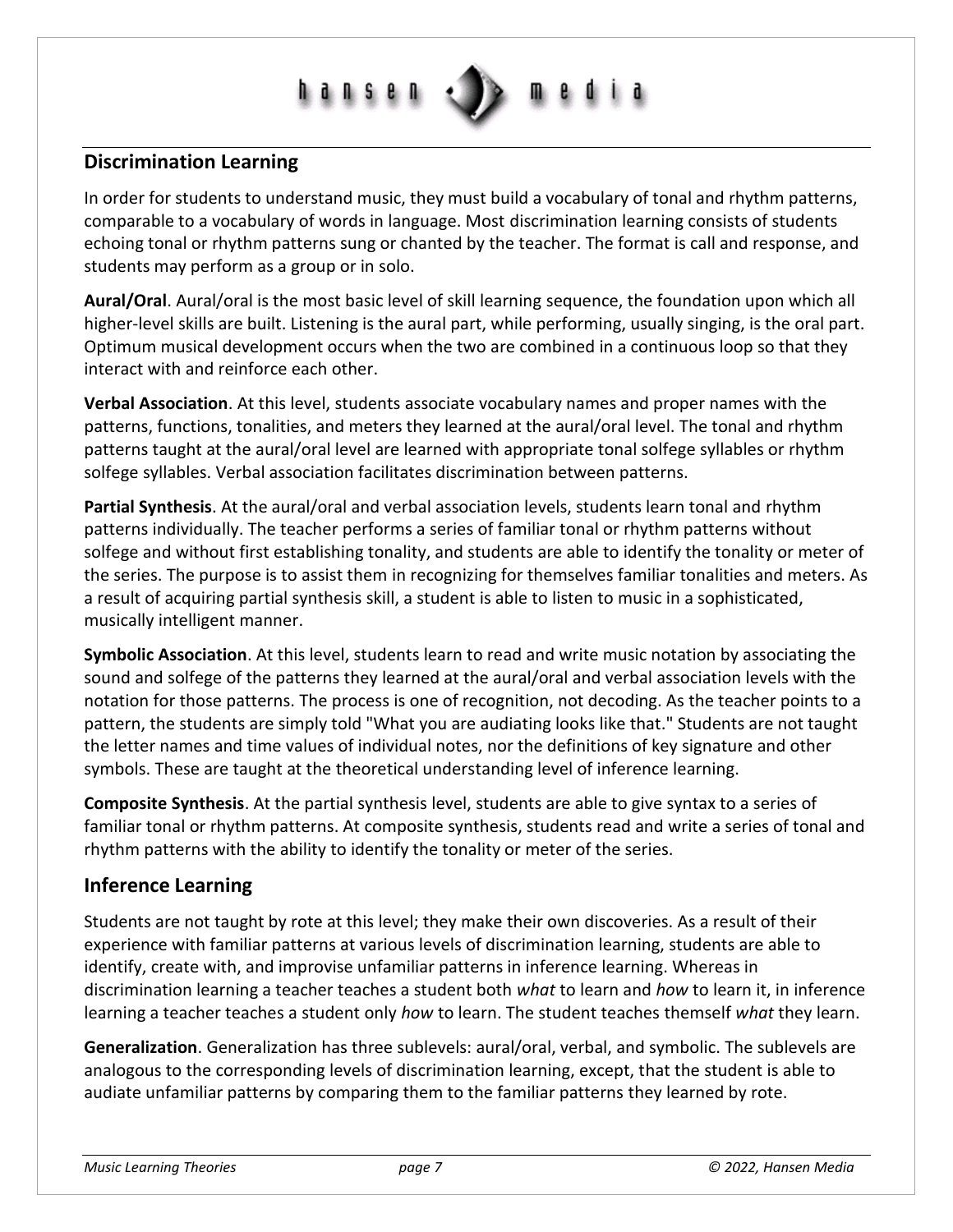

**Creativity/Improvisation**. In order to create or improvise, the student must have something to create or improvise *with*. The tonal and rhythm patterns learned in discrimination learning comprise the content the student uses to form their own unique musical ideas in creativity and improvisation. Creativity is easier than improvisation because there are more restrictions on a performer when they improvise than when they create.

**Theoretical Understanding**. Music theory explains why music is audiated, performed, read, written, created, and improvised as it is. It is to music what grammar and linguistics are to language. Taught in proper sequence, theoretical understanding can strengthen what was learned at the lower levels of music learning. In language learning, grammar and the parts of speech are not taught until learners have developed considerable skill in thinking, speaking, improvising (conversing), reading, and writing in their native tongue. The same should be true in music teaching.

Unfortunately, music theory is often taught to students who do not audiate. Such a sequence can only hinder development. For most efficient learning, ideally students should not be introduced to theoretical understanding until they have achieved all previous levels of discrimination and inference learning to the extent that their music aptitudes will allow.

At the theoretical understanding level, students learn information commonly taught in traditional methods as a readiness for music reading, such as the names of lines and spaces, time value names, sharps and flats, time signatures, and key signature definitions. They also learn intervals, chord spellings, and other information traditionally taught as music theory.

The official web site for Music Learning Theory and the Gordon Institute for Music Learning (GIML) is at [http://www.giml.org.](http://www.giml.org/)

## <span id="page-7-0"></span>*References and Resources*

#### **Music Learning References**

Apfelstadt, H. (1989). "Musical thinking in the choral rehearsal." In E. Boardman (Ed.). *Dimensions of musical thinking.* (pp. 73-81). Reston, VA: Music Educators National Conference.

Bloom, B. (1984). *Taxonomy of educational objectives, handbook 1: Cognitive domain.* Boston: Addison-Wesley.

Bruner, J. (1979). *On knowing: essays for the left hand.* London: The Belknap Press of Harvard University Press.

Bruner. J. (1966). *Toward a theory of instruction.* London: The Belknap Press of Harvard University Press.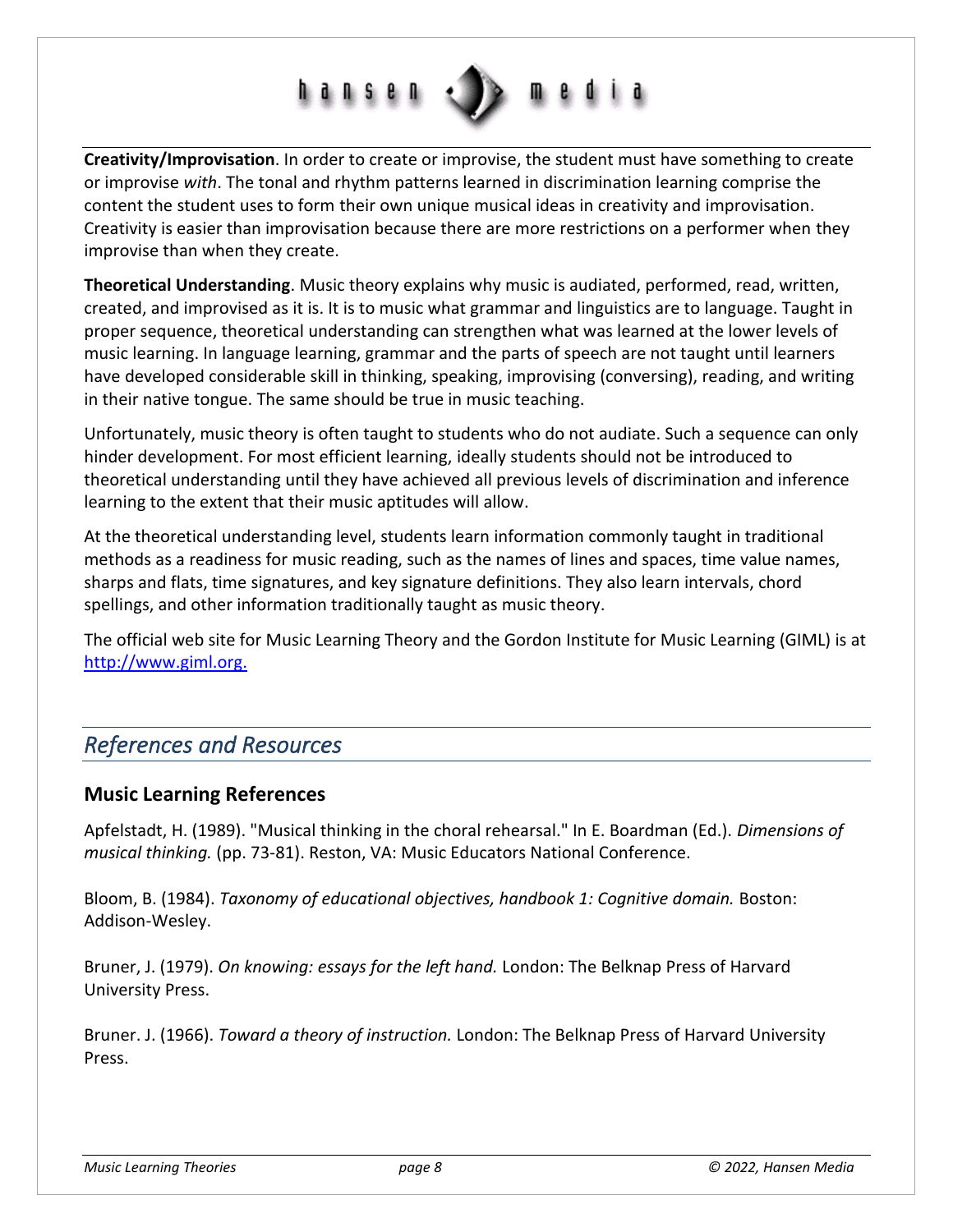

Elliott, D. (1995). *Music matters: a new philosophy of music education.* New York: Oxford University Press.

Friere, P. (1970). "The banking concept of education." From Chap. 2 of *Pedagogy of the oppressed.* Continuum Publishing Group.

Gardner, H. (1983). *Frames of mind: the theory of multiple intelligences.* New York: Basic Books.

Hirsch. E.D. (1985). "Cultural literacy and the school." *American Educator.* Summer. Pp. 8-15.

Perkins, D. N. (1986). *Knowledge as design.* Hillsdale, NJ: Lawrence Erlbaum Associates, Inc.

Regelski, T. (1998). *Critical theory and praxis: professionalizing music education.* Retrieved November 11, 2002. <http://maydaygroup.org/wp-content/uploads/2014/08/Regelski-Critical-Theory.pdf>

Reimer, B. (1970, 1989, 2003). *A philosophy of music education.* Englewood Cliffs: Prentice Hall.

#### **Learning Theory References**

Cole, M. and P. Griffin. *Contextual Factors in Education.* Madison, WI: Wisconsin Center for Educational Research, 1987.

Dewey, J. *Democracy and Education.* MacMillan, 1916.

Dewey, J. *Experience and Education.* Kappa Delta Pi, 1938.

Vigotsky, L. *Thought and Language.* Cambridge, MA. MIT Press, 1962.

#### **Music Cognition (Print Resources)**

Deutsch, D. (editor). The Psychology of Music. Second edition. San Diego: Academic Press, 1999; 791 pages of main text. ISBN 0-12-213564-4 (hardback) ISBN 0-12-213565-2 (paperback)

Dowling, W.J. and Harwood, D.L. Music Cognition. San Diego: Academic Press, 1986; 239 pages of main text. ISBN 0-12-221430-7 (hardback only)

Frances, R. The Perception of Music. Hillsdale, NJ: Lawrence Erlbaum Associates, 1988; 352 pages of main text. ISBN 0-89859-688-2 (hardback).

Hargreaves, D.J. The Developmental Psychology of Music. Cambridge: Cambridge University Press, 1986; 227 pages of main text. ISBN 0-521-30665-5 (hardback); ISBN 0-521-31415-1 (paperback).

Jourdain, R. Music, the Brain, and Ecstasy: How Music Captures Our Imagination. New York: William Morrow and Company, 1997; 333 pages of main text. ISBN 0-688-14236-2 (hardback).